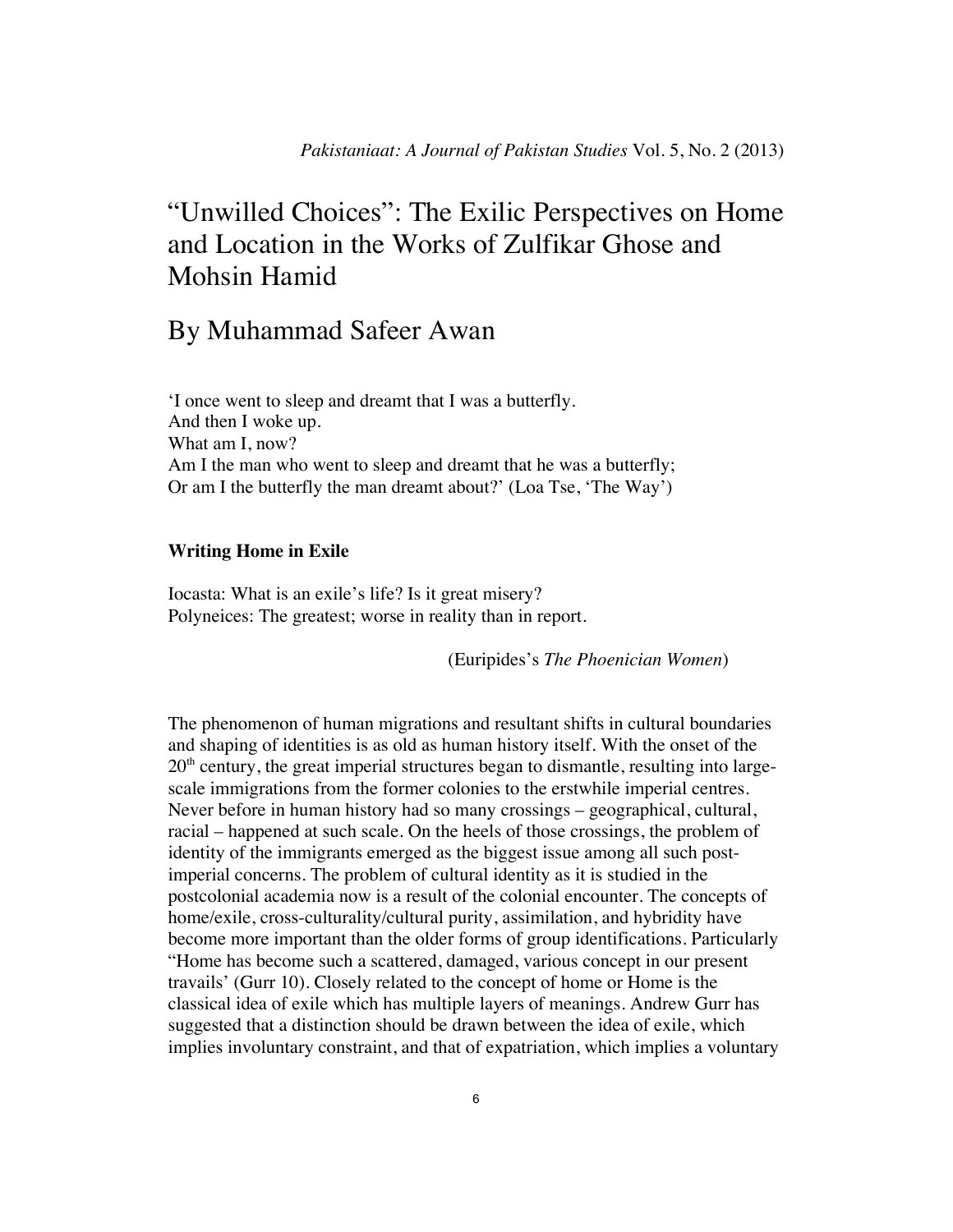act or state. Edward Said has also explained four almost synonymous terms in his essay 'Reflections on Exile', that is, "exiles", "refugees", "expatriates" and "émigrés". In *Searching for Safe Spaces: Afro-Caribbean Women Writers in Exile*, Chancy provides a viable definition of exile as "the condition of consistent, continual displacement; ... the radical uprooting of all that one is and stands for, in a communal context, without loss of the knowledge of those roots" (1). Chancy has also delineated the specific conditions that force people to leave their countries of origin and live in involuntary exile:

> The threat of governmental/political persecution or state terrorism; poverty enmeshed through exploitative labor practices that over-work and underpay; social persecution resulting from one's dehumanization because of color, gender, sexuality, class standing; ... the impossibility of imagining moments of leisure, moments for the nurturance of the soul.... Such indignities lead to suicide, violence, more poverty, a vicious cycle of hopelessness, or, finally, self-imposed exile, that is, emigration. (2)

Reading Chancy's list of possible reasons of exile, many writers of Pakistan come to mind who were either forced to leave or went into exile at will. A classic case in point is Faiz Ahmad Faiz. Iqbal Ahmad was another intellectual-activist who lived in many countries with his revolutionary zeal. Exile is often juxtaposed with escape – the yearning to redefine one's identity or to live out an imagined life elsewhere. In the context of contemporary Pakistani writings in English, many writers are living in diasporas and are documenting their exilic perspectives on home and exile. Bapsi Sidwa, Mohsin Hamid, Abdullah Hussain, Zulfikar Ghose, Hanif Kureishi, Nadeem Aslam and many others have given creative responses to their experiences of (voluntary or involuntary) exile. Invoking some of their writings, this article aims to answer three questions. First, that in the face of global migrancy and the formation of multi-lingual, multi-racial and multicultural societies in the west, to what extent the harmonizing of different cultures be realistically achieved without too many compromises on the part of the host or migrant communities? Second, what is the place and role of the creative writer, whose roots are located in one culture and whose mind is nurtured in another? Third, how the events of September-11 have become almost a cut-off point to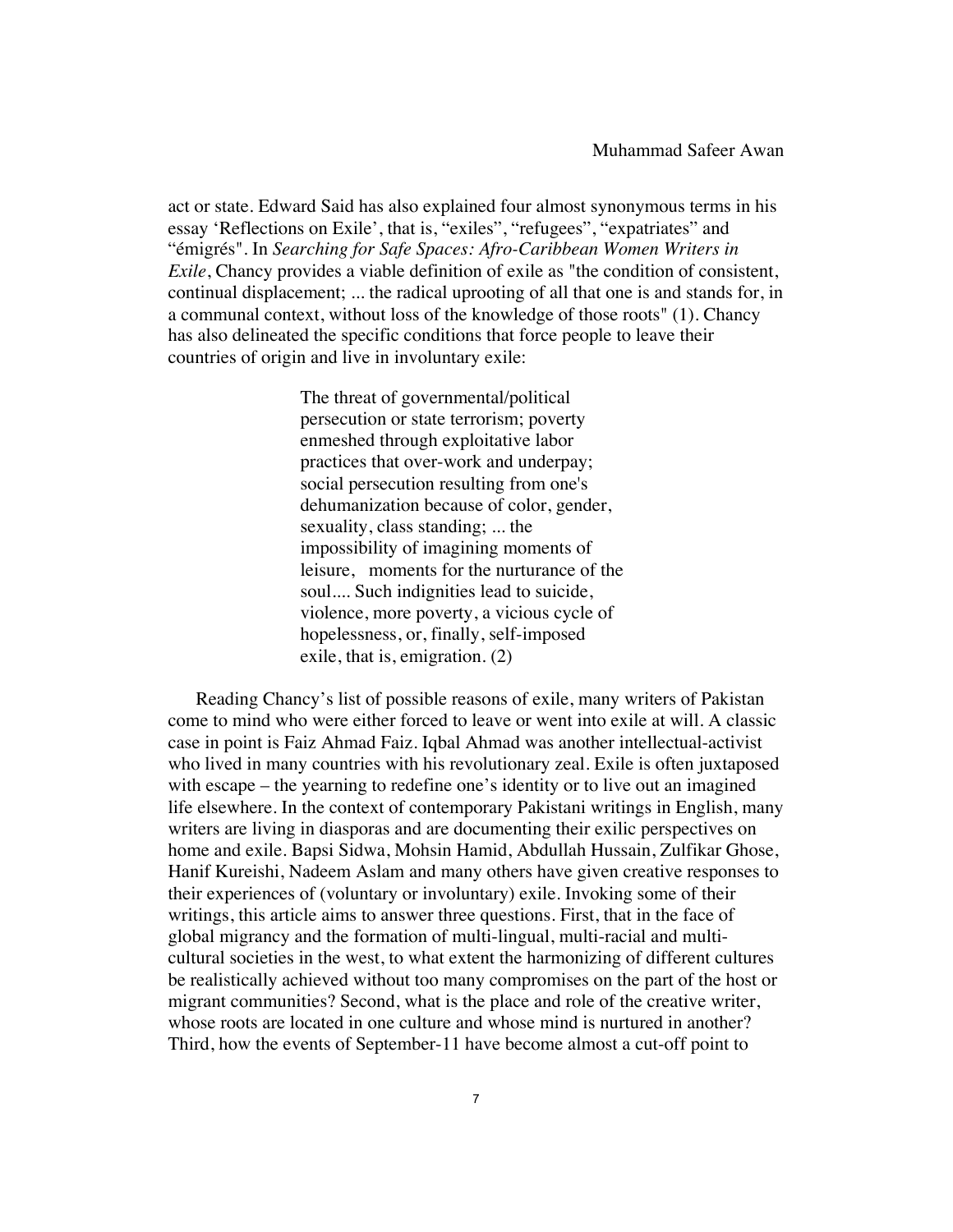distinguish between the old/classical exile and the reformulations in the exilic perspectives of the Muslim migrants to the US and Europe, in particular?

The immigrant fiction writers in the Anglo-American world give overt and subtle references to the differences in life styles and culture they encounter in their host countries. Facing entirely new socio-cultural conditions, the immigrants in this body of work are often depicted as facing a series of crises of their values and beliefs, "surrendering to the unwilled choices" (Ghose 4), and, at times, discarding their original values for those of the host culture. As Iqbal Mahmood writes in his *Strategies of Negation*:

> The immigrant fiction brings together people of diverse backgrounds, cultures, religions, nationalities and creeds. In addition to these concerns are the issues of migration, nationalities, displacement, diversity, and multiculturalism, which are addressed in a non-Western context. (Mahmood 24)

 In this way, their previously whole, identifiable selves are shaken and split, resulting into a state of incessant anxiety, wherefore they endeavor to seek stability of their selves by resorting to establish new (hybrid) identities that conform to perceived expectations of the dominant society as a condition of acceptance. This dearth of stable identity and search for a new identity goes on under the influence of hegemonic influences that direct the transformation of identity. The exile only waits to reach "an interpretation that would solve the complex riddle of the buried self" (Ghose 72).

Homi K. Bhabha describes the state of displacement as a disorienting condition thus:

> It captures something of the estranging sense of the relocation of the home and the world – the unhomeliness – that is the condition of extra-territorial and cross-cultural initiation … In that displacement, the *borders between home and world become confused*; and, uncannily, the private and the public become part of each other, forcing upon us a vision that is as divided as it is disorienting. (Bhabha 9) (emphasis added)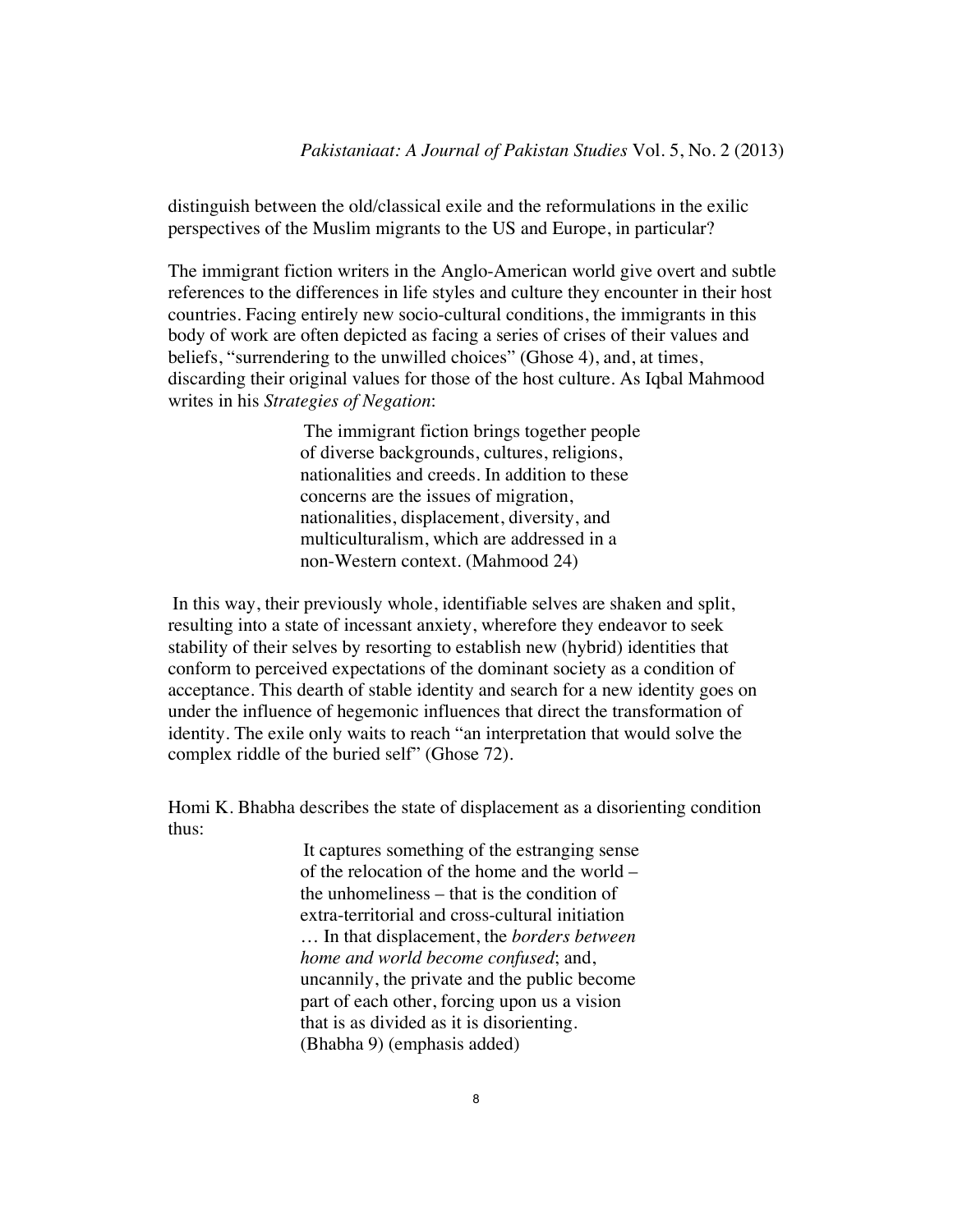In this way, the sensibilities of diasporic communities are affected by the process of dislocation and, therefore, need regeneration, recollection, and creative reimagining of their memories in the production of their literature. In their writings, they attempt to depict their struggles with hierarchies that are inclined to set their culture aside. As a result the immigrants often have to replace their cultural values in favor of the values and practices of the dominant culture. Another aspect of the immigrants' haunted psyche is their memory. It "refers to the capacity to store and recall past experiences" (O'Sullivan et al. 177), yet its long-term storage in terms of history is significant in that it evokes nostalgic appeal among a displaced people in an alien setting. Thus, they nostalgically keep on recalling the language(s), customs, cuisine, values, beliefs, and even climate of their home vis-à-vis their host cultures. As Ghose writes in one of his poems:

> My temporary peasant fervor plays out its fantasy on the Texas hillside. I'm not sure what this earth means to me. I don't take the peasant's pride in the quality of the soil. I don't need to. But feel poorer because of this loss, this irrelevance. (37)

The immigrants, having an entirely different history, memory, and cultural roots are placed in a different land which "implies a disruption and forcing together of any unlike living things, grafting a vine or a rose onto a different root stock, making difference into sameness" (Young 26). Such grafting or hybridization, takes many forms: linguistic, cultural, political, racial, etc. Cultural hybridization forces the immigrants to live in a 'Third Space of enunciation' or a liminal bufferzone:

> Hybrid agencies find their voice in a dialectic that does not seek cultural supremacy or sovereignty. They deploy the partial culture from which they emerge to construct visions of community, and versions of historic memory, that give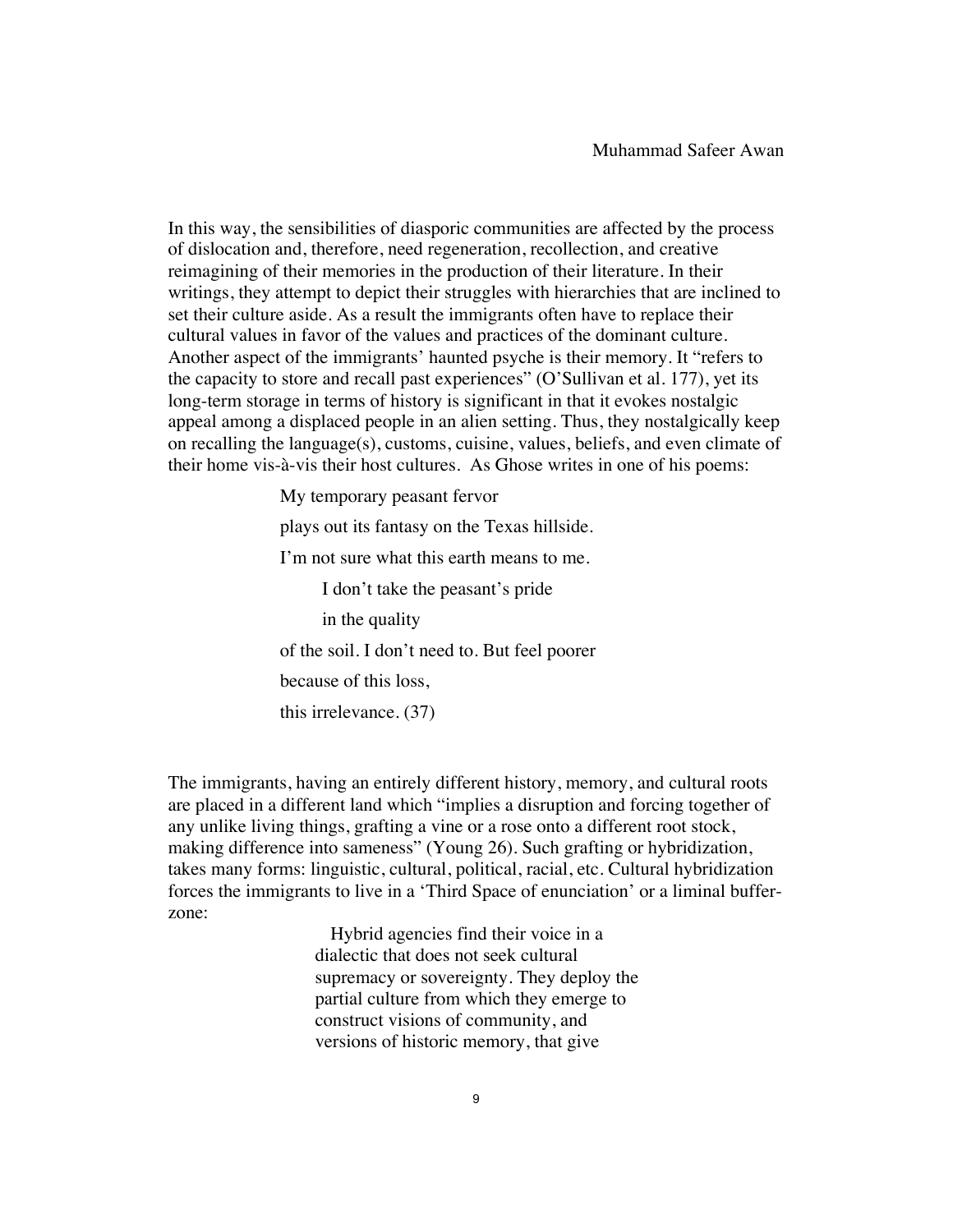narrative form to the minority positions they occupy: the outside of the inside: the part in the whole. (Bhabha 58)

The immigrants' relationship with the culture of their host country is ambivalent as it continually fluctuates between wanting to live there and returning to their country of origin. It is a complex mix of simultaneous attraction and repulsion for a foreign culture. The relationship is ambivalent because an immigrant is never simply and completely opposed to his host land. "This relationship produces subjects whose mimicry of host culture is never very far from mockery. Ambivalence describes this fluctuating relationship between mimicry and mockery." (Ashcroft et al. 13) Among writers of Pakistani origin, Zulfikar Ghose is perhaps the only expatriate whose work is fraught with issues of ambivalence and the dilemma of living multiple identities. In Alpana Sharma Knippling's words "Zulfikar Ghose is a writer who transcends categories and exemplifies the complex nature of the Pakistani-American experience" (160).

#### **Ghose's Triple Exile**

His personal journey as a rootless man qualifies him almost as a modern day Odysseus: he has migrated to three continents and has lived in four countries, since his birth in 1935 in Sialkot (now in Pakistan) where, even before 1947 Partition of India, he felt and lived like an exile. He first went to Bombay and lived through the traumatic tragedies of Partition. Realizing that the old multicultural India was lost forever to the conflicting nationalisms, his family migrated to England where he first tasted the bitter-sweet fruit of exile in a world ravaged by the Great War.

Ghose is one of the most unusual world writers. Married to a Brazilian artist, Ghose has multiplied his exilic experience to a very complex state. In his third novel, *Triple Mirror of the Self*, he traces his own steps back to his Subcontinental roots. Like his own protagonist, who is known as Urim in the Amazon, Shimmers in London, and Roshan in India-Pakistan, Ghose has lived like an archetype cosmopolitan figure – mapping continents, exploring cities, breaking taboos, negotiating multiple identities. One is reminded of Bharati Mukharjee's character Jasmine who goes through several changes in quest of her identity; her journey starts in a small place in India as Jyoti and in the course of a few years changes from Jyoti to Jasmine to Jazzy to Jassy to Jase to Jane. However, unlike Jasmine who seems to oscillate between two points on the identity scale, the Ghose persona has a more splintered personality, imbibing various influences and getting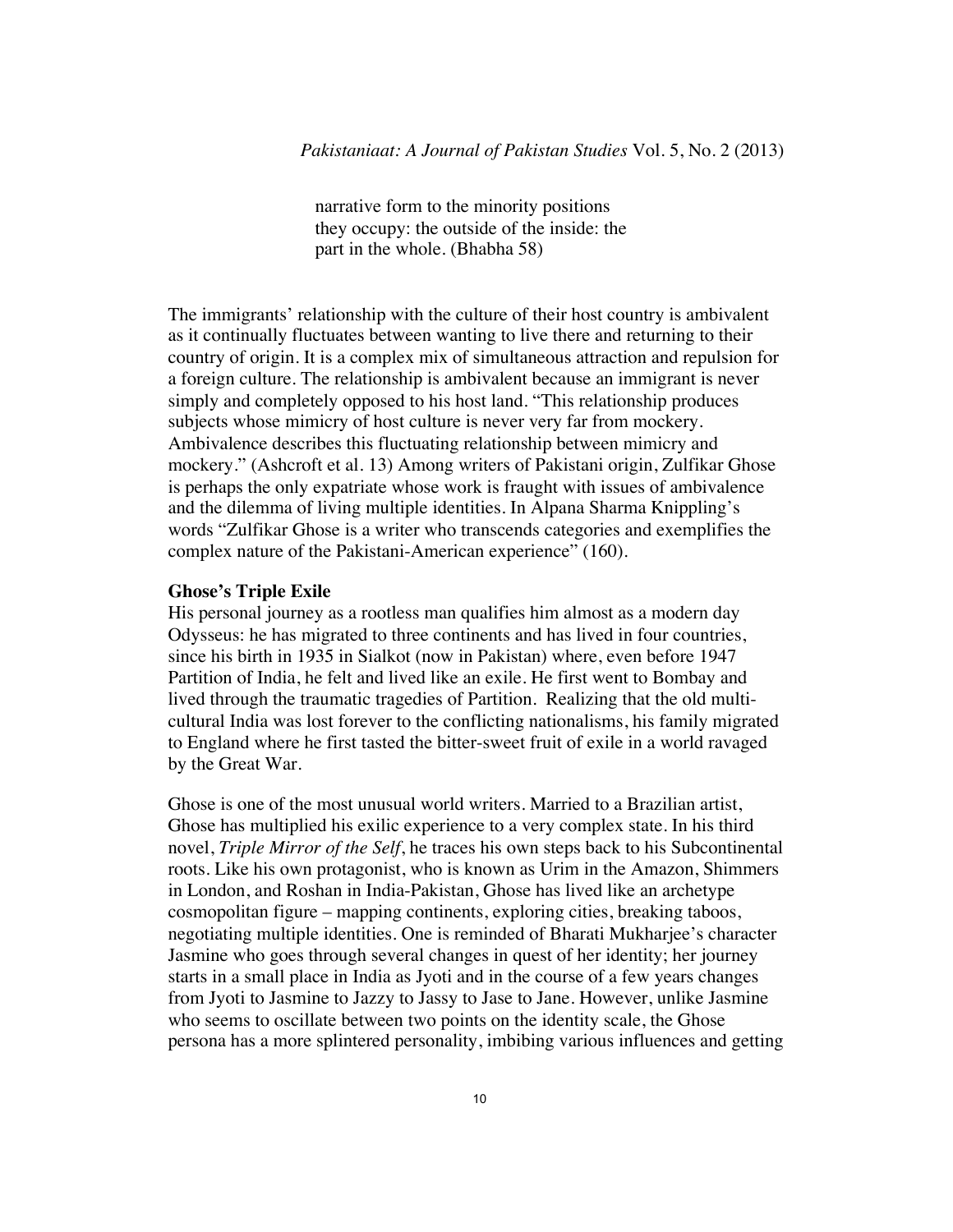transformed in the process. He is more like Hanif Kureishi's young anti-hero, Karim, who proclaims at the outset in *The Buddha of Suburbia:* 

> My name is Karim Amir and I am an Englishman born and bred, almost. I am often considered to be a funny kind of Englishman, a new breed as it were, having emerged from two old histories…. Perhaps it is the odd mixture of continents and blood, of here and there, of belonging and not, that makes me restless and easily bored. (3)

The identity motif is closely linked to the place of birth and the changing landscape. Both Mukharjee and Ghose protagonists' names change with the shifting locale. His protagonist is not just the proverbial two-sides-of-the-samecoin; rather, in T.S. Eliot's phrase, 'a heap of broken images'; all of them ostensibly mirror one another and seem to be forming a composite self. From the silent, child-like Horuxtla whom he meets in the deep dark forests of the Amazon to various sexual escapades in Bombay and London he comes to live out a culture in all its peculiarities and subtleties. In a review article, Alamgir Hashmi has aptly summed up how Ghose's journey through decades of exile and alienation has determined the course of his life and creativity:

> As a child he suddenly found himself chucked out of his original habitat; as a youth he had to leave the landscape to which he was accustomed and cope with a new environment with which he could never be at one without the doubtful aid of "external" interferences and attachments; as a man he had to consider his roots, rely on memory, and invent a language that would make sense of the contemporary world for him who has all but lost his "home". (66)

The titles and subtitles of Ghose's novel *Triple Mirror of the Self*, and autobiography *Confessions of a Native-Alien* suggest a worthwhile way to explore his fiction. For example, he divides *Triple Mirror of the Self* into three parts of meaningful subtitles – 'The Burial of the Self', 'Voyager and Pilgrim', and 'Origins of the Self'. So much so that the name of the first 'self' is Urimba, or "the scattered one." (Ghose 3) Each new name encompasses a new identity and a rebirth of sorts.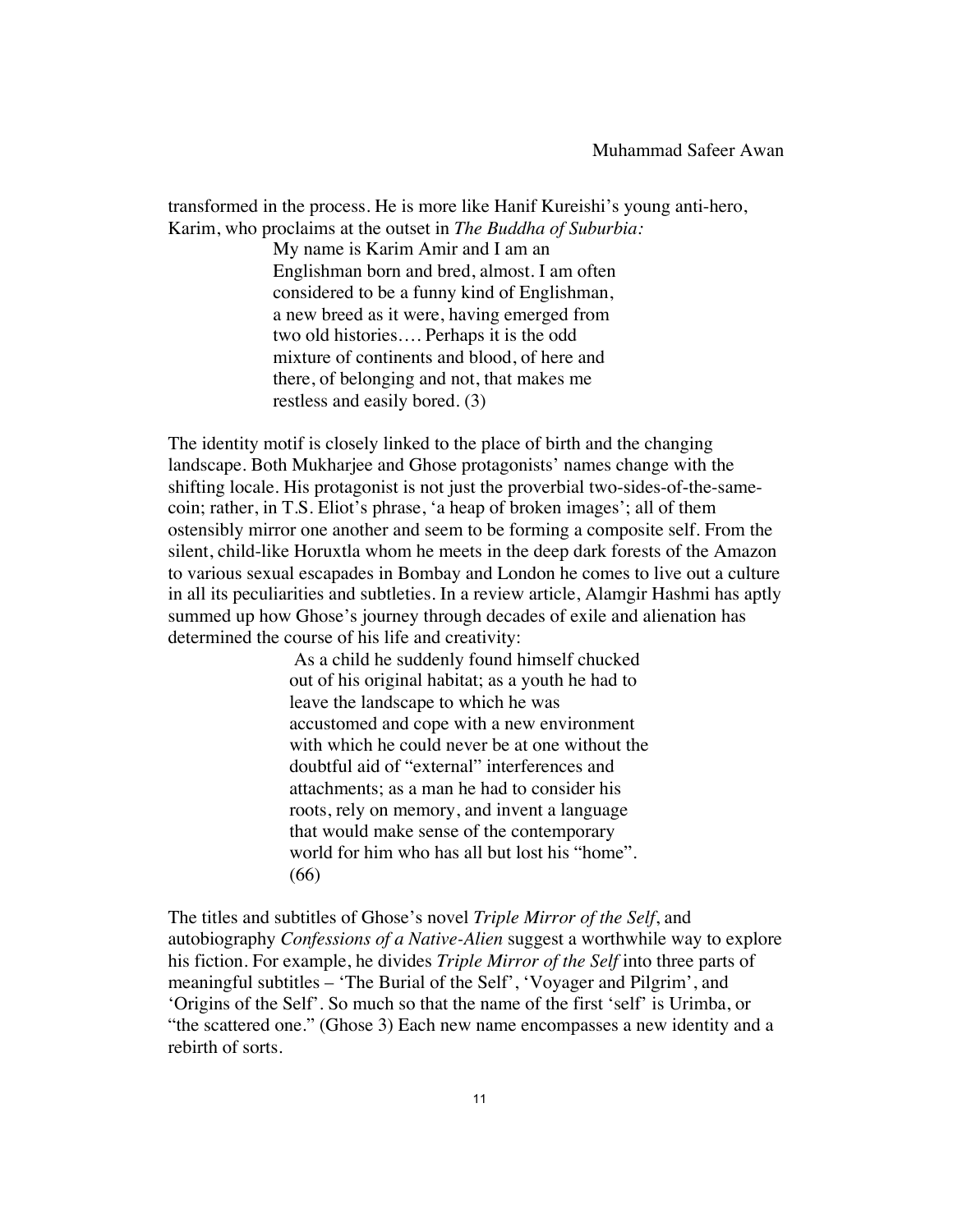The roots of Ghose's exilic perspective and alienation lie in his childhood in India-Pakistan and his school days in Britain, the time of his first identity transplant. As in his autobiography, *Confessions of a Native-Alien,* he confesses about his multiple experiences as a global exile. For this reason, he confesses to be an "Indo-Pakistani who had gone Anglo" (156). The paradox in the title itself reflects the leitmotif of his work under discussion. Following a visit to Pakistan Ghose wrote an article "Going Home". One feels that Ghose is deeply struck by the feelings of nostalgia, loss and recovery which keep a permanent resonance in his creative memory. Ghose writes:

> It was my first visit to Pakistan in twentyeight years but when I climbed up the stupa at Dharmarajika in Taxila on a beautiful clear May morning and looked at the land stretching to the mountains on the horizon I had the sensation that absence from that soil had been of a far longer duration and, at the same time, now that I had my feet planted in it, I had existed continuously on that earth for two thousand years … There are moments in our lives when we can hear the soul whisper its contentment that the long torment of being has been stilled at last. The air in Taxila filled my brain with that serenity. I felt I was at home. (3)

Ghose's homecoming is reminiscent of such a sensation felt by Rudyard Kipling that he expressed in an uncollected article, 'Home', written during his last visit to India in December 1891 and was published in *Civil and Military Gazette*. He expressed his private vision of India, the India of his childhood (1865-71) and of his early youth (1882-89). They always co-existed in his imagination.

> A smell came out over the sea – a smell of damp earth, coconut oil, ginger, onions and mankind. It spoke with a strong voice, recalling many things; but the most curious revelation to one man was the sudden knowledge that under these skies lay home and the dearest places in all the world. Even the first sniff of London had not caused so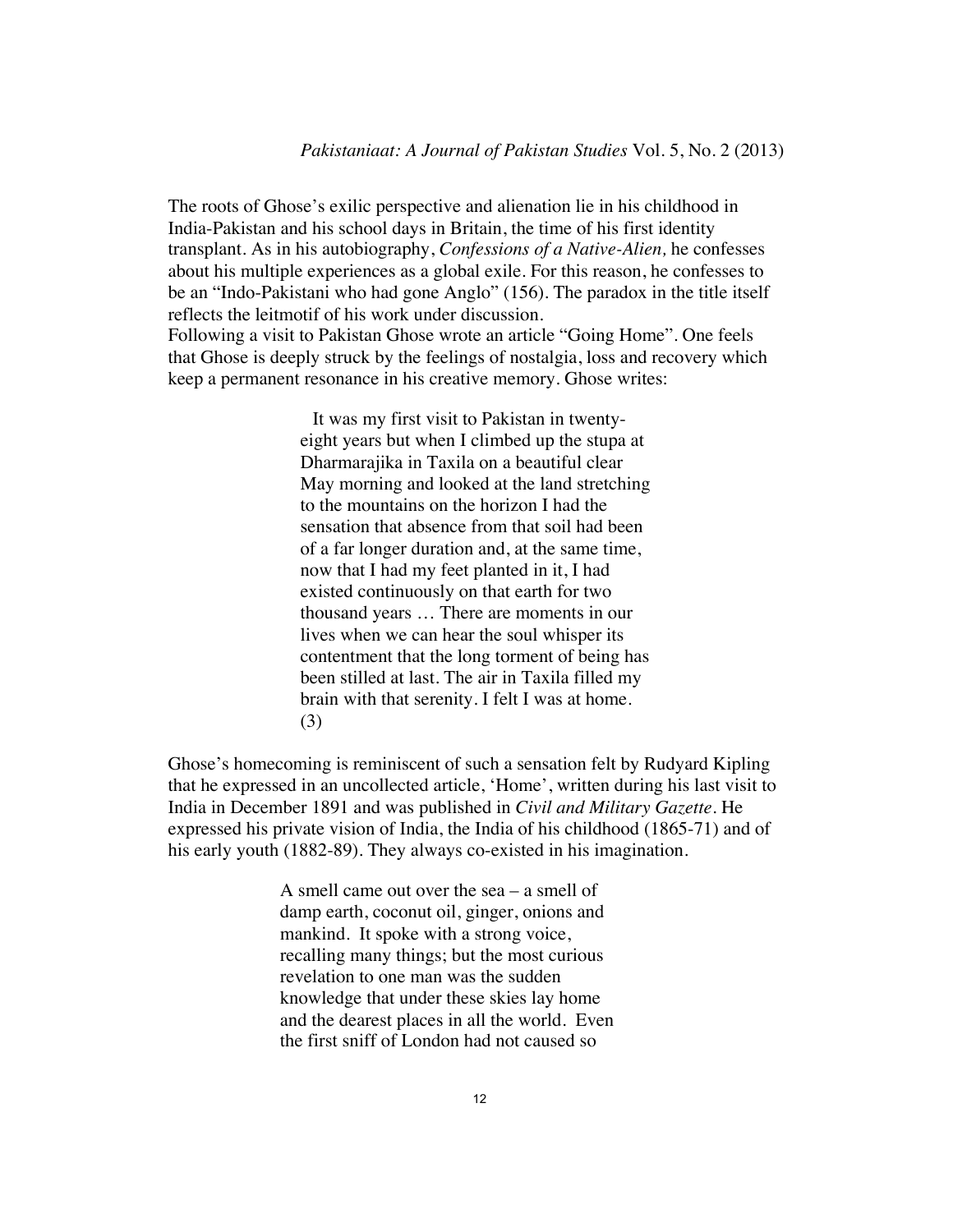big a choke in the throat, or so strict a tightening over the heart… Allah be praised we stepped straight into India again. (Karim 20)

Both the pieces have close resemblance, in terms of subject-matter and for the fact that both the writers were returning *to* 'Home' *from* England. It is apparent that the postmodern dilemma of "living here and belonging elsewhere", has always been haunting exiles and expatriates, particularly, in an unprecedented fashion, in our relentlessly globalized world.

According to Gurr, exile has had an "enormously constructive" effect on writers who were born in colonies and fled to metropolis, since it creates in them "a sense of home" and thus "a clearer sense of [their] own identity" than is available to their metropolitan counterparts (9) Questioning this essentially romantic view of exile, Said writes: "To think of exile as beneficial, as a spur to humanism or creativity, is to belittle its mutilations… For exile is fundamentally a discontinuous state of being. Exiles are cut from their roots, their land, their past" (Said 50ff). Ghose attempts to create a composite self out of the fragments of various selves: "I create personae which aren't just fantasies but different approaches to the same self: the desperate lover, the silent poet, the worried alien." The images that haunt his mind from his present and past, he says, "are not about myself so much as of the idea of what I have been and of people and things around me. From them I proceed inwards." He says that his present is unwholesome and meaningless without his past, which he reflects upon living in the present. He wants to know himself "and that is why I turn from myself to the outer images and thought" (Ghose 100).

Throughout his *Confessions*, Ghose seems to be oscillating between his past and present*.* He keeps assessing his failures and disillusions; he has to live in a land with which he feels almost no bond. In the last three chapters of *Confessions* Ghose has documented his feelings of alienation, rootlessness and the problems of a hybrid identity and its consequences. He is vaguely considered as an Indian (or a Pakistani) in England and a British in India but without a protocol, which hurts him deeply and he concludes that he is none of them. Even his 'Indianness' is questioned by an English boy as he is without a bow and an arrow. Ghose needs 'home' and recognition as a writer. Or, in Gayatri Spivak's words, he wants to be known to put an end to the torments that he is conscious of: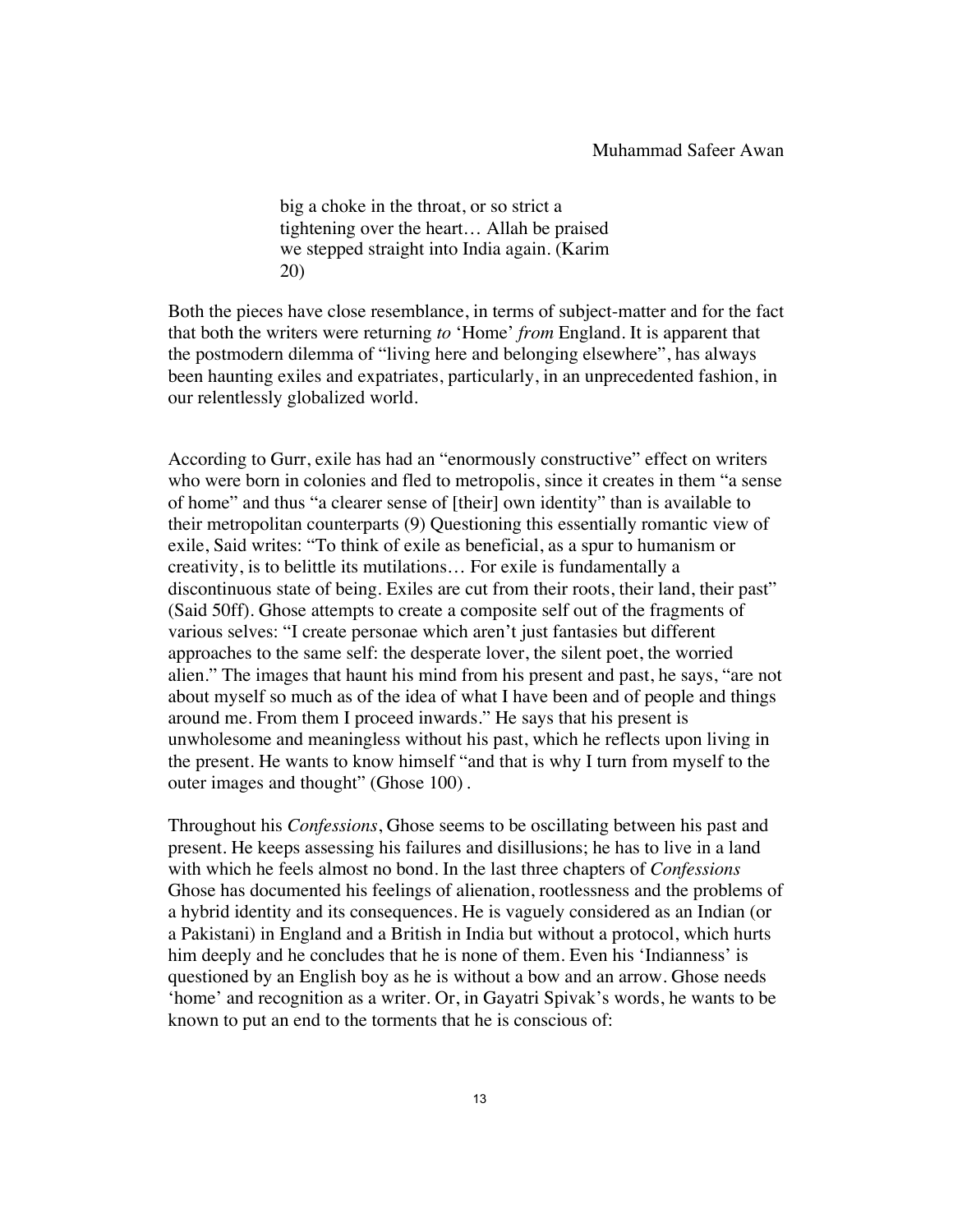The person who knows has all the problems of selfhood. The person who is known, somehow seems not to have a problematic self…Only the dominant self can be problematic; the self of the Other is authentic without a problem, naturally available to all kinds of complications. This is very frightening. (66)

When he arrives at Karachi airport as the sports correspondent for *The Observer*, the local news reporters refuse to consider him as a British journalist due to his brown skin.

> I was not mentioned and felt stung; some people must have thought I was some sort of fraud trying to obtain free passes to the test matches and I continually had to produce my credentials to convince them that I was genuine reporter. 'But this name', many would say 'Zulfikar and Ghose is very odd. Who are you? (Ghose 125)

Such encounters only deepened his alienation and "exaggerated the truth that I did not belong to any group of people who have allegiance to a country…Myself and my loneliness were all and the intensified need to write poetry" (126). Ghose expresses his struggle with the new language as he tries to mimic to get recognition and regain his lost self-hood: "I woo the English language each morning and... she divorces me each night" (126). His exile marks the state where all exiles struggle with antithetical forces and then come to terms with the third, hybrid way of existence that allows them to move back and forth between two worlds with the least possibility of belonging anywhere. He finds different justifications to lessen the torments of his dissonance with all the countries he has lived in. He belongs neither here nor there, as he writes about one of his visits to India:

> This is not my country. I'm an alien here. I have the same paranoiac sensation of being watched by people, being pointed out with whispers of 'He doesn't belong here' which I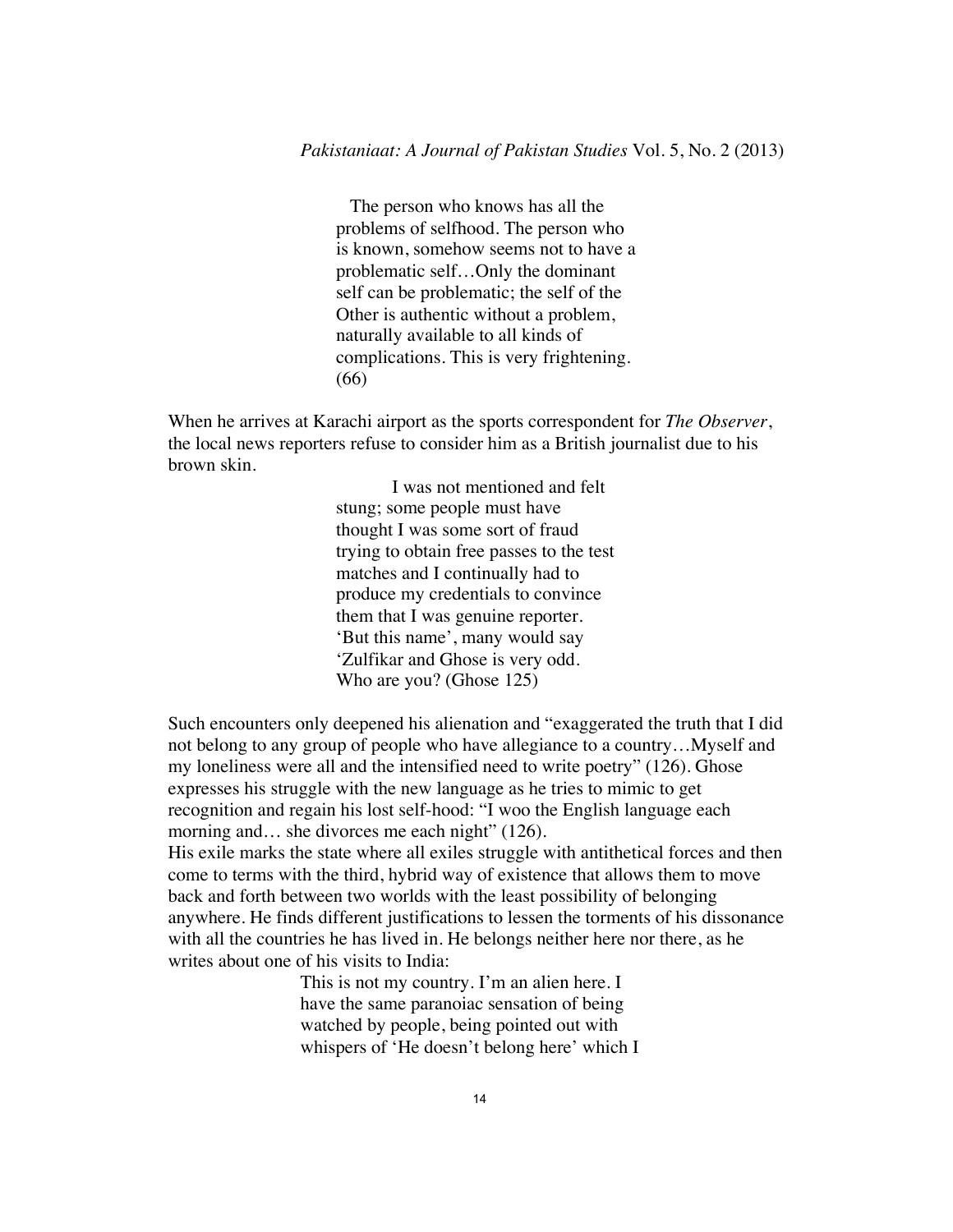experienced when I would walk and walk round Putney Heath day after day during the years we lived near there. (Ghose 138)

Bill Ashcroft et al. describe the erosion of the exiled postcolonial subject through the processes of dislocation and cultural denigration:

> A valid and active sense of self may have been eroded by dislocation, resulting from migration, the experience of enslavement, transportation, or 'voluntary' removal for indentured labour. Or it may have been destroyed by cultural denigration, the conscious and unconscious oppression of the indigenous personality and culture by a supposedly superior racial or cultural model." (9)

Ghose's sense of self is eroded by not only the dominant culture but also by the culture that is dominated. The errant life that Ghose is compelled to lead seems to have been marked by "the mind of winter", a term Said borrowed from Wallace Stevens, using it to situate exile in a space where "the pathos of summer and autumn as much as the potential of spring are nearby unobtainable" (Said 55).

The condition of exile is no longer rendered simply as an aesthetic formulation as in the days of such expatriate writers as James Joyce, T.S. Eliot, and Ezra Pound; or the creative exile of Auerbach in Istanbul, and Edward Said in New York. "Home" now signals a shift away from homogeneous nation-states based on the ideology of assimilation to a much more fluid and contradictory definition of nations as a multiplicity of diasporic identities (Mishra 7-45). Such identities are hyphenated as Asian-American, African-American, Pakistani-British, Indian-Canadian; the list is endless. As Knippling writes, "hyphenation institutes unequal power relation" and that it "negatively emphasizes ethnicity and a minority status over a viable American cultural identity" (Knippling xxi).

However, 9/11 attacks and the resultant global war on terror, and its politics, gave rise to new fears and conflicts among the diasporic communities and their host countries. Romantic exilic perspectives gave way to new apprehensions and trepidations. Mohsin Hamid's *The Reluctant Fundamentalist* is the prototype work of fiction that is based on those new trends in reformulating the immigrants' relationship with the local populations. As the feelings of alienation is increasing, the Muslims living in the West in particular have been forced to redefine their relationship with their host cultures, especially in the United States of America.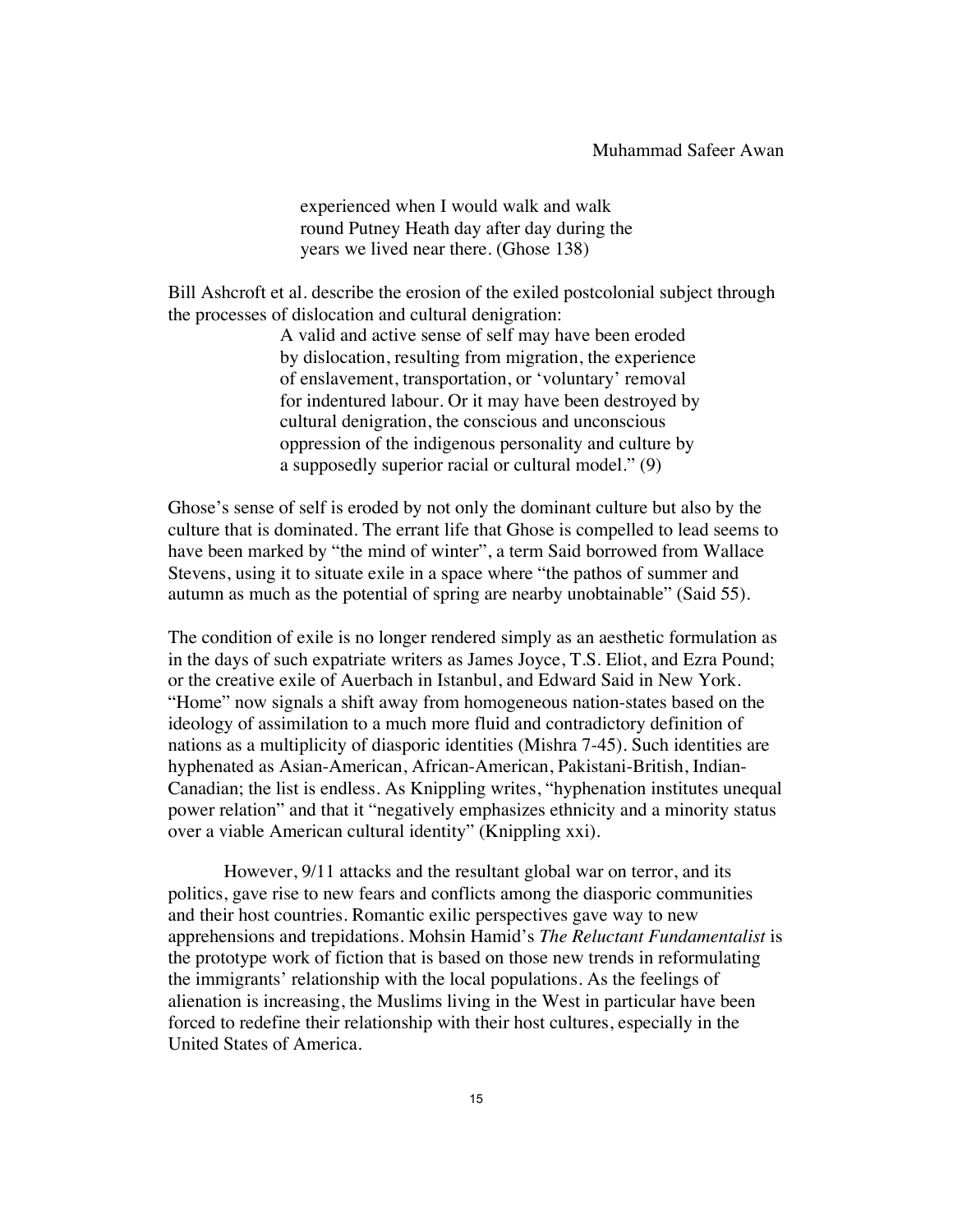#### **Hamid's Reluctant Fundamentalist**

Muslim immigrants from South Asia, particularly Pakistan, live through a double bind: on the one hand they are bracketed with the Asian/South Asian diasporic identity, and on the other, their transnational identity also compels them to be part of the Muslim *Ummah* at large. For this reason they have to respond to international political crises confronting Muslims, such as the Rushdie affair, the Gulf War or, more recently, the wars in Afghanistan and Iraq, and the confrontation between India and Pakistan over Kashmir. The conflicting pull between the economic interests lying in the West and Muslim national loyalty creates fissures in psycho-cultural terms. *The Reluctant Fundamentalist* is the narrative of that conflict epitomized in the personal dilemma of its protagonist to come to terms with the post-September 11 America and the new identity imposed upon him.

As the racial scenario changes in the wake of 9/11 attacks, Hamid's protagonist faces debasing stereotypes based on religion and ethnicity. The novel is a narrative of emergence as well as regression since it relates an immigrant's success story, culminating in the achievement of an autonomous, unified self on the one hand and his ultimate rejection of that newly acquired transplanted American identity on the other. "Princeton made everything possible for me. But it did not, *could* not, make me forget such things as how much I enjoy the tea in this, the city of my birth" (Hamid 9). In this sense, it is not a completely realized postcolonial text, since Hamid's portrayal of America in the first part of the novel does not rely on the trope of the Manichean allegory and the demonization of the American system. "This, I realized, was another world from Pakistan; supporting my feet were the achievements of the most technologically advanced civilization our species had ever known" (20). However, Erica, his American girl friend, and Jim, his boss, notice a "foreignness" in his mannerism and his bearing that gives him advantage over others. Erica remarks, "You give off this strong sense of home, you know that... This I-am-from-a-big-family vibe. It's nice. It makes you feel solid" (12). Later Jim tells him, "You are a watchful guy. You know where that comes from?' I shook my head. 'It comes from feeling out of place', he said. 'Believe me. I know." (25) Thus his survival in the land of dreams depends upon a flexible strategy of appropriation and transformation, resulting into a new self that is plural yet divided.

Prior to the xenophobia that gripped certain section of the American society and government in the wake of 9/11, Changez seems to have assimilated perfectly into the host culture. As he informs the readers: "I felt bathed in a warm sense of accomplishment. Nothing troubled me; I was a young New Yorker with the city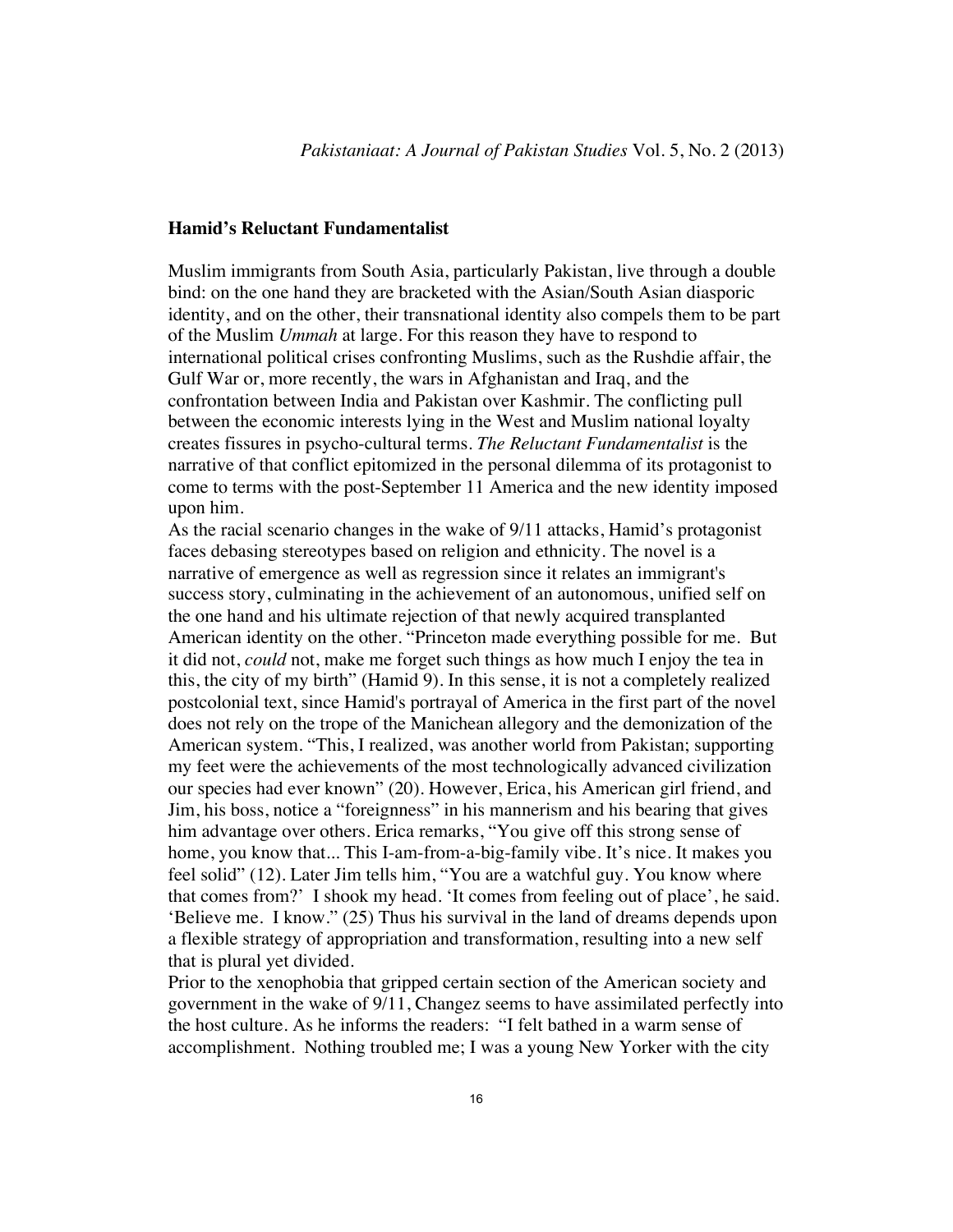at my feet. How soon that would change! My world would be transformed. (27) The American corporate system and multicultural society exert a powerful influence on Chengez as long as he does not resist and is ready to become a cog in the machine. "I was the only non-American in our group, but I suspected my Pakistaniness was invisible, cloaked by my suit, by my expense account, and – most of all – by my companions (42). The corporate success and pre-9/11 America gives him such confidence that he, while visiting his girlfriend's family, "wore a starched white kurta of delicately worked cotton over a pair of jeans. It was a testament to the open mindedness and – that overused word – *cosmopolitan*  nature of New York in those days that [he] felt completely comfortable on the subway in this attire" (29).

Until 9/11 happens, there is no visible threat to that enforced identity except that Erica, in spite of their close physical intimacy, remains aloof emotionally and accepts him only when he is "willing to try to take on the persona of Chris [Erica's dead boyfriend], because my own identity was so fragile" (89). He is still struggling with this crisis when forces larger than Erica come into play. In the wake of  $9/11$ , he is stripped of his illusions and acquired identity. A few days after the attacks, as he returns from Manila with his team, on the airport he was separated from his colleagues at the immigration desk. "They joined the queue for American citizens; I joined the one for foreigners" (44). This is the moment when regression starts and any hidden/subconscious desire to see America harmed is entrenched in his conscious self. The transformation begins, both for Changez and the host country. His emergence into visibility for the wrong reasons makes him a locus of suspicion and discourse. As he informs the readers:

> America was gripped by a growing and selfrighteous rage in those weeks of September and October as I cavorted… Pakistani cabdrivers were being beaten to within an inch of their lives; the FBI was raiding mosques, shops, and even people's houses; Muslim men were disappearing, perhaps into shadowy detention centers for questioning or worse. (56)

> Our telephone extensions and fax machines would mysteriously stop working; our security badges and notebooks would disappear. Often I would emerge into the car park to find that one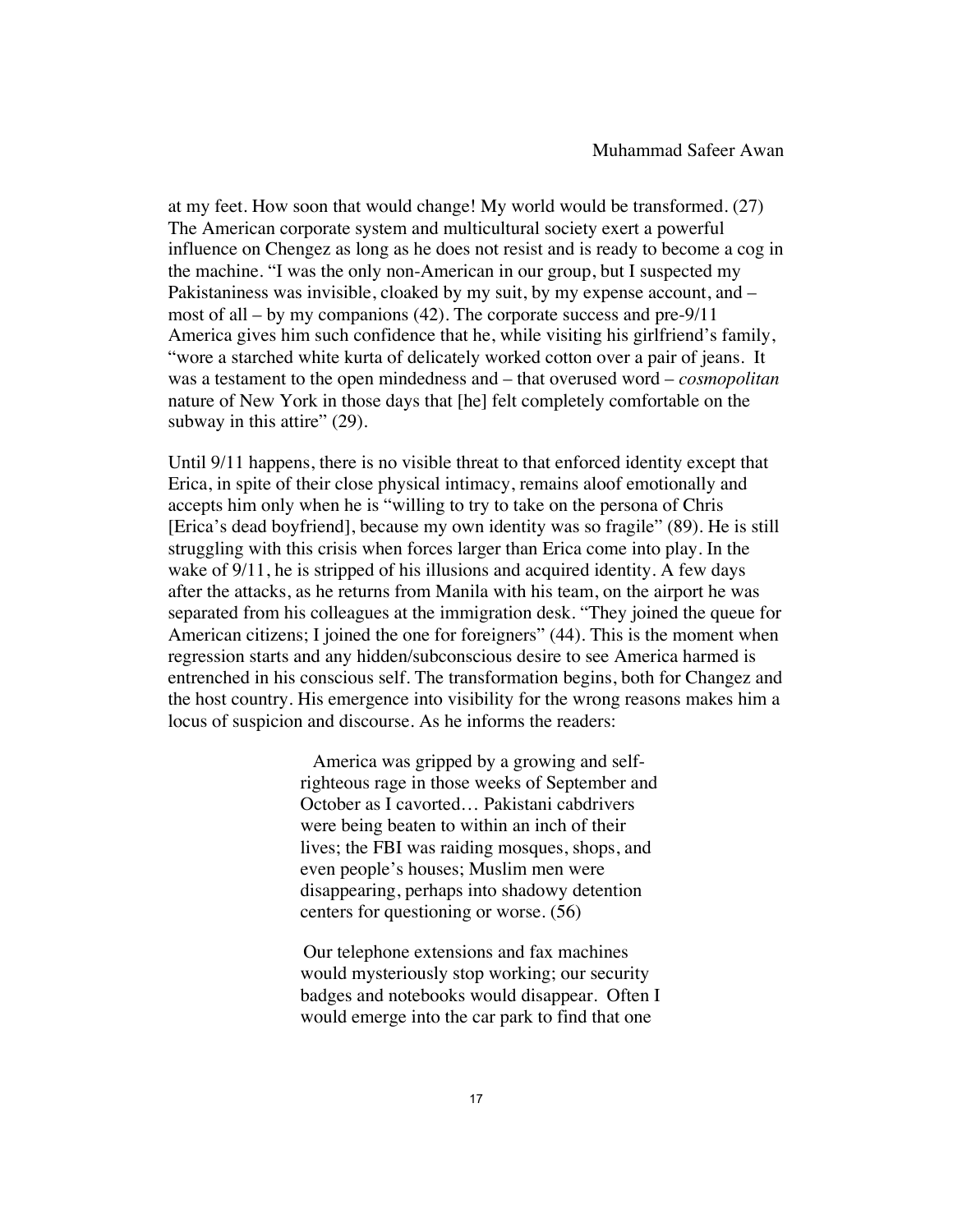of the tires of my rental car was punctured – far too often for it to be mere coincidence. (57)

The achieved state of the reconstituted identity is shattered. Zulfikar Ghose, writing much earlier, is strangely prophetic about the loss of such utopian America for the immigrant who now faces a revolutionary rhetoric and an official discourse that

... breeds

a counter-rhetoric's pretentious slogans: *America – Love It or Leave It*, and so on. Earth-kissing Zionists aside (and each country is an Israel for someone), people don't really care nowadays for sentimental gestures,

for sacredness is suspect, the earth more a problem for conservation than a banner across a jingoist breast, and the land merely a real estate speculation. countries, countries! Brandnames, faded and disfigured. (Ghose 38)

Changez, like millions of others who vied for the American dream, and idolized its history full of human struggles to achieve equality and freedom, reinvents himself by adopting a counter-rhetoric. His transformation may be seen as an active strategy of resistance against the official discourse of terror and the media images which were mistaking *effects* for *causes*. Suddenly a new identity, that of a terrorist or at least a terrorist-look-alike is imposed on the successful Princeton graduate and a brilliant business analyst for Underwood Samson's, whose cardinal business principle is *"Focus on the fundamentals".* Ironically, he starts concentrating on another set of fundamentals which turns him into a reluctant fundamentalist. He confronts and suffers many unpleasant changes in American attitudes from the highest echelon to public sphere. "Affronts were everywhere; the rhetoric emerging from your country at that moment in history – not just from the government, but from the media and supposedly critical journalists as well – provided a ready and constant fuel for my anger" (Hamid 101), and, "There was something undeniably retro about the flags and uniforms, about generals addressing cameras in war-rooms and newspaper headlines featuring such words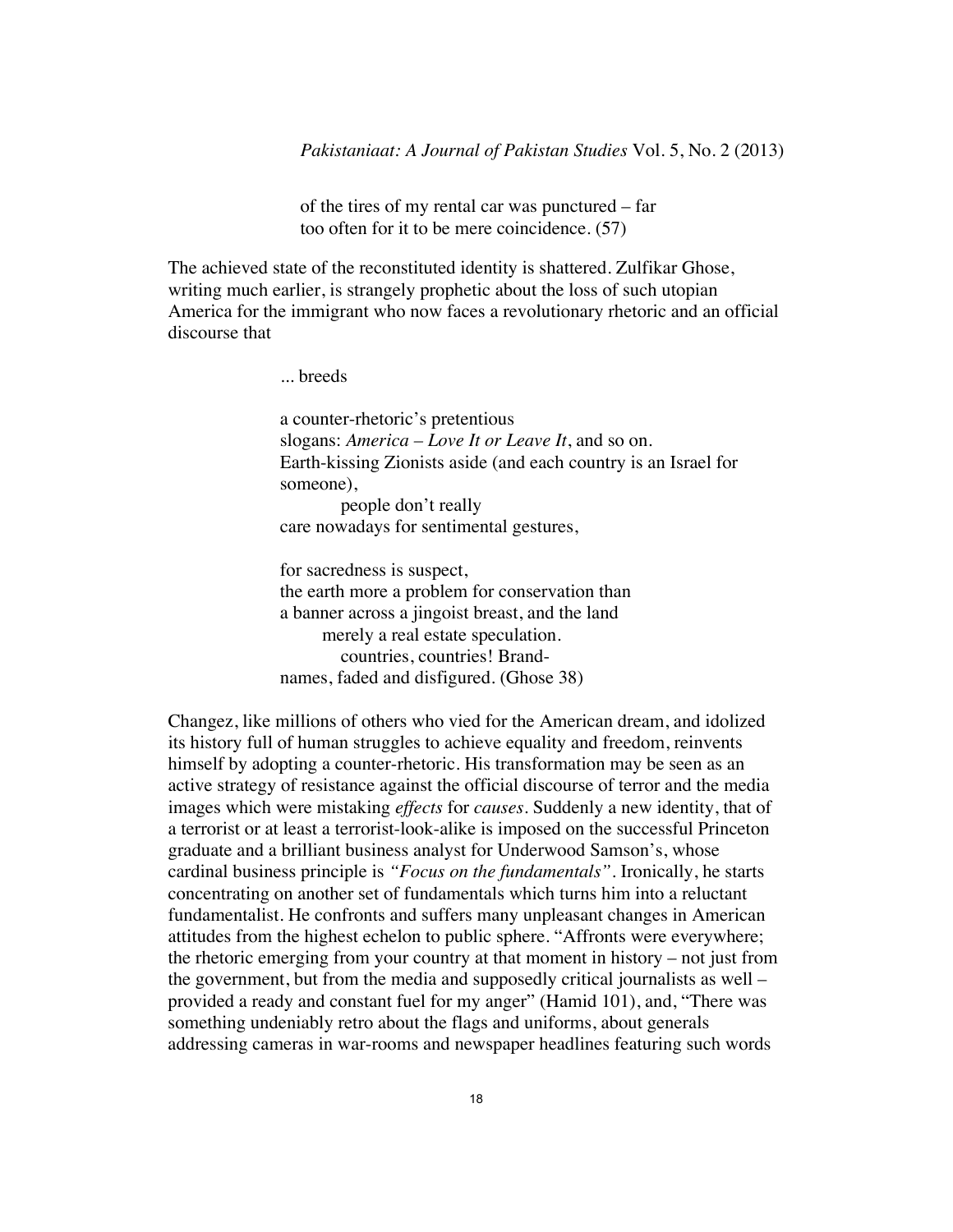as *duty* and *honour*" (69). A promising business associate, vying to keep his place at the centre, is pushed to the margin once more. For Changez, the borders of conflict shift from American streets, corporate offices and metros to Pakistan, the frontline state in the war against terror.

*The Reluctant Fundamentalist* examines such shifting of the ideological borders and multiple identities, perpetually in a state of flux due to the pull and play of forces greater than the capacity of individuals. As the narrator remarks, ''my blinders were coming off, and I was dazzled and rendered immobile by the sudden broadening of my arc of vision." (87) Hamid's migrant protagonist is simply alienated in the increasingly charged atmosphere in the US. Rediscovering and re-inventing the lost self and cultural roots is the only viable response available to him. The war on terror and the discourse surrounding it have further obfuscated the issue of identity for the migrants living in exile. Particularly the Muslim immigrants have been equated with terror and held responsible for the crimes of the few.

A noteworthy analogy in the work of Hamid and Ghose is that they both have voiced their painful sense of 'exclusion' in their respective exilic experiences in the western societies. In Ghose's pre-9/11 world, the repressive encounter between the immigrants and their destination of exile in the West was rather passive, but Hamid's post-9/11 encounter is more violent and dynamic, featuring struggles and counter-struggles between the host society and the immigrants. In Ghose's work, the pain suffered is partly the result of his blurred identity which is evident from his being denied the status of a 'British journalist' in Karachi merely because of his indigenous sounding name. However, in Hamid's work there is a rather clear differentiation in the treatment meted out to an American national and a foreign Muslim immigrant. Hamid's protagonist Changez was not allowed to join the queue of American citizens on the airport and was subjected to additional inspections. The violent turn that things have taken for the immigrants in relation to the host communities in the context of the war on terror is clearly palpable in Hamid's text. The situation in Ghose's writing is rather more traditional and in line with the fashion of old (pre-terror) world and has a greater focus on the exilic effects at the individual level rather than the wider social group; Hamid, on the other hand, seeks to highlight the effects of exilic experience on an entire social, political or communal group. Such adverse effects become more painful when viewed against the apparent status of Hamid's protagonist who has accepted and is fully conformed to the social and cultural norms of the host society. It brings out the fact that the troubles of the "unwilled choices" do not distinguish between the highly educated and successful elite and the common people. Despite the fact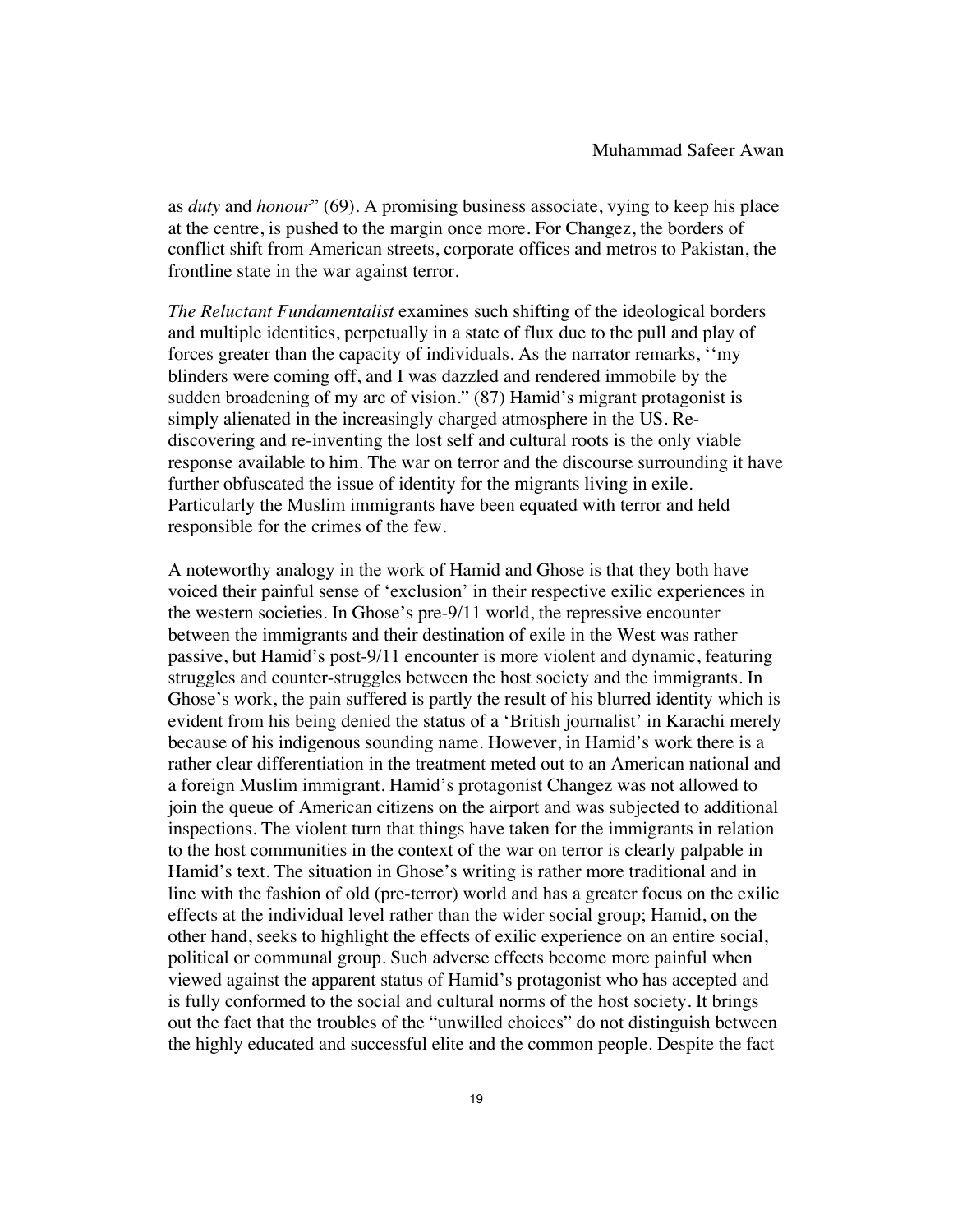that Changez has fully integrated and assimilated in the American society, he is still not spared the backlash of 9/11. Nostalgic patterns of the two writers are also comparable. While standing atop the stupa at Dharamarjika in Taxila, Ghose feels that his feet had existed there for two thousand years thereby showing a strong psychological bond with his native land. Similarly, Hamid's Changez also remains attached to his native Lahore, as he reminisces about taking tea in old Anarkali, while working in New York.

#### **Works Cited**

- Ashcroft, Bill, et al. *Key Concepts in Post-Colonial Studies*. London: Routledge, 1998.
- Ashcroft, Bill, et al. *The Empire Writes Back: Theory and Practice in Post-Colonial Literature*. New York: Routledge, 2001.
- Bhabha, Homi K. "Cultures In-Between." *Questions of Cultural Identity*. Eds. Stuart Hall and Paul Du Gay. London: SAGE, 1996.
- Bhabha, Homi K. *The Location of Culture*. London: Routhledge, 2003.
- Chancy, Myriam. *Searching for Safe Spaces: Afro-Caribbean Women Writes in Exile*. Philadelphia: Temple University Press, 1997.
- Eurípides, Burian P., Swann B. (trans)*. The Phoenician Women*. New York : Oxford University Press, 1992.
- Ghose, Zulfikar. "Going Home." *Lahore Weekend Post* 10 Aug. 1990.
- Ghose, Zulfikar. *Selected Poems*. Karachi: Oxford University Press, 1991.
- Ghose, Zulfikar. *Triple Mirror of the Self*. London: Bloomsbury, 1992.
- Ghose, Zulfiqar. *Confessions of a Native-Alien*. London: Routledge & Kegan Paul, 1965.
- Gurr, Andrew. *Writes in Exile: The Identity of Home in Modern Literature*. New Jersey: Humanities Press, 1981.
- Hamid, Mohsin. *The Reluctant Fundamentalist*. Karachi: Oxford University Press, 2007.
- Hashmi, Alamgir. "A Stylized Motif of Eagle Wings Woven': The Selected Poems of Zulfikar Ghose." *World Literature Today* 66.1. (1992): 66-71
- Karim, Enamul. "Kipling's Personal Vision of India in an Uncollected Article 'Home'." *The Journal of Commonwealth Literature.* 13:19, 20.
- Knippling, Alpana S. *New Immigrant Literatures in the United States*. New York: Greenwood Press, 1996.
- Kureishi, Hanif. *The Buddha of Suburbia*. London: Faber and Faber, 1990.